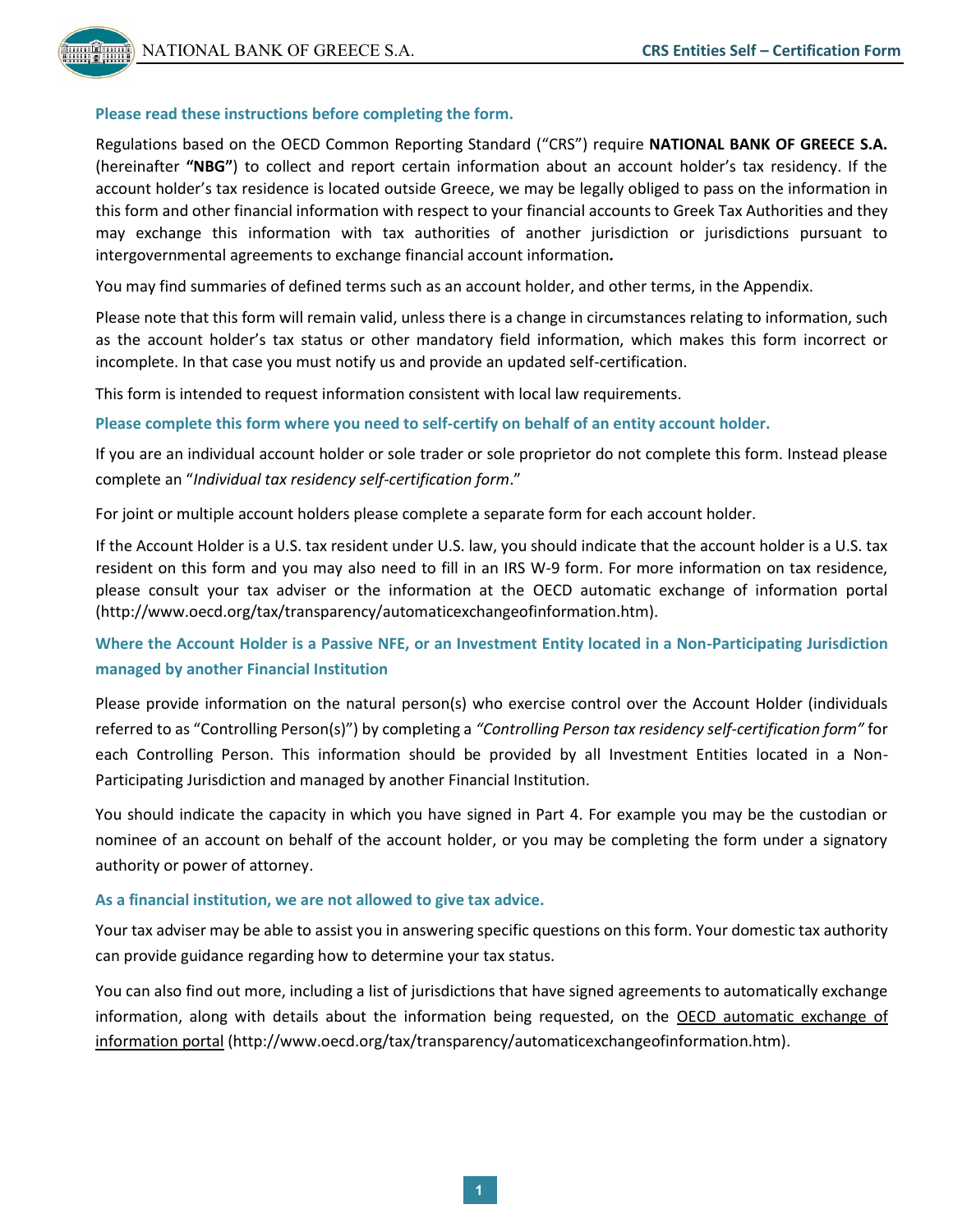## **PART 1 – IDENTIFICATION OF ACCOUNT HOLDER**

- **A. Customer code** *(to be completed by the Bank)*
- **B. Legal Name of Entity/Branch\***
- **C. Country of incorporation or organization**
- **D. Current Residence Address**

 Line 1 *(e.g. House/Apt/Suite Name, Number, Street if any)\**

 Line 2 *(e.g. Town/City/Province/County/State)\**

Country \*

Postal Code/ZIP Code (if any)\*

#### **E. Mailing Address** *(please only complete if different to the address shown in Section C above)*

 Line 1 *(e.g. House/Apt/Suite Name, Number, Street)*

 Line 2 *(e.g. Town/City/Province/County/State)*

**Country** 

Postal Code/ZIP Code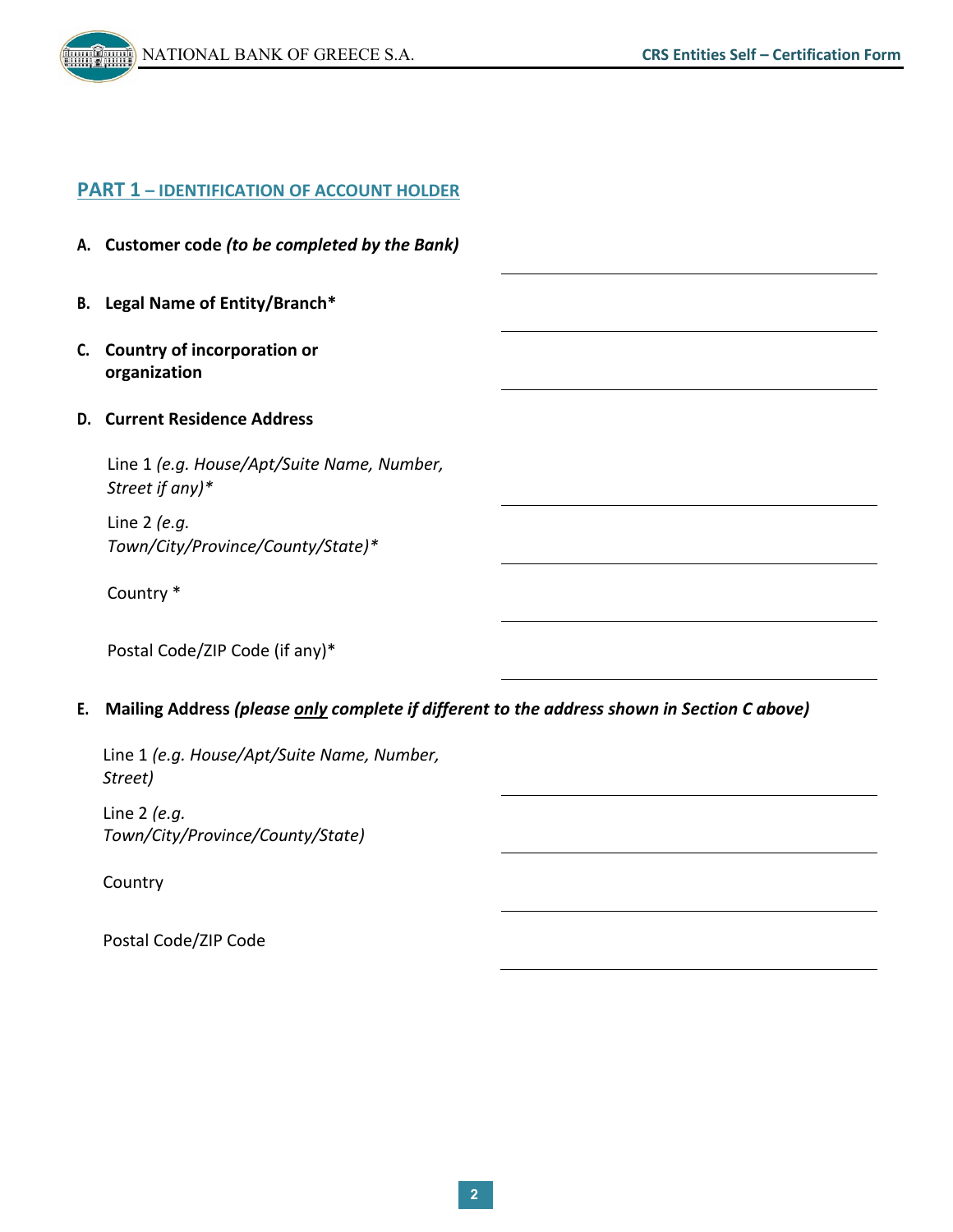

# **PART 2 – ENTITY TYPE**

| Please provide the Account Holder's Status by ticking one of the following boxes.                                                                                                            |              |  |  |
|----------------------------------------------------------------------------------------------------------------------------------------------------------------------------------------------|--------------|--|--|
| 1. (a) Financial Institution $-$ Investment Entity                                                                                                                                           |              |  |  |
| An Investment Entity located in a Non-Participating Jurisdiction and managed by another<br>i.<br>Financial Institution (Note: if ticking this box please also complete Part 2(2) below)      | ΙI           |  |  |
| <b>Other Investment Entity</b><br>ii.                                                                                                                                                        | $\mathsf{L}$ |  |  |
| (b) Financial Institution - Depository Institution, Custodial Institution or Specified Insurance<br>Company                                                                                  | П            |  |  |
| If you have ticked (a) or (b) above, please provide, if held, the Account Holder's Global Intermediary<br>Identification Number ("GIIN") obtained for FATCA purposes.                        |              |  |  |
| $\bullet$                                                                                                                                                                                    |              |  |  |
| (c) Active NFE – a corporation the stock of which is regularly traded on an established<br>securities market or a corporation which is a related entity of such a corporation                |              |  |  |
| If you have ticked (c), please provide the name of the established securities market on which the                                                                                            |              |  |  |
| If you are a Related Entity of a regularly traded corporation, please provide the name of the regularly<br>traded corporation that the Entity in $(c)$ is a Related Entity of: $\sqrt{2\pi}$ |              |  |  |
| (d) Active NFE $-$ a Government Entity or Central Bank                                                                                                                                       |              |  |  |
| (e) Active NFE $-$ an International Organisation                                                                                                                                             |              |  |  |
| (f) Active NFE – other than $(c)$ – (e) (for example a start-up NFE or a non-profit NFE)                                                                                                     |              |  |  |
| (g) Passive NFE (Note: if ticking this box please also complete Part 2(2) below)                                                                                                             |              |  |  |

*2. If* you have ticked **1(a)(i)** or **1(g)** above, then please:

*a.* **Indicate the name** of any Controlling Person(s) of the Account Holder:\*

*b.* **Complete "***Controlling Person tax residency self-certification form*" for each Controlling Person.\*

*Please see the definition of Controlling Person in Appendix*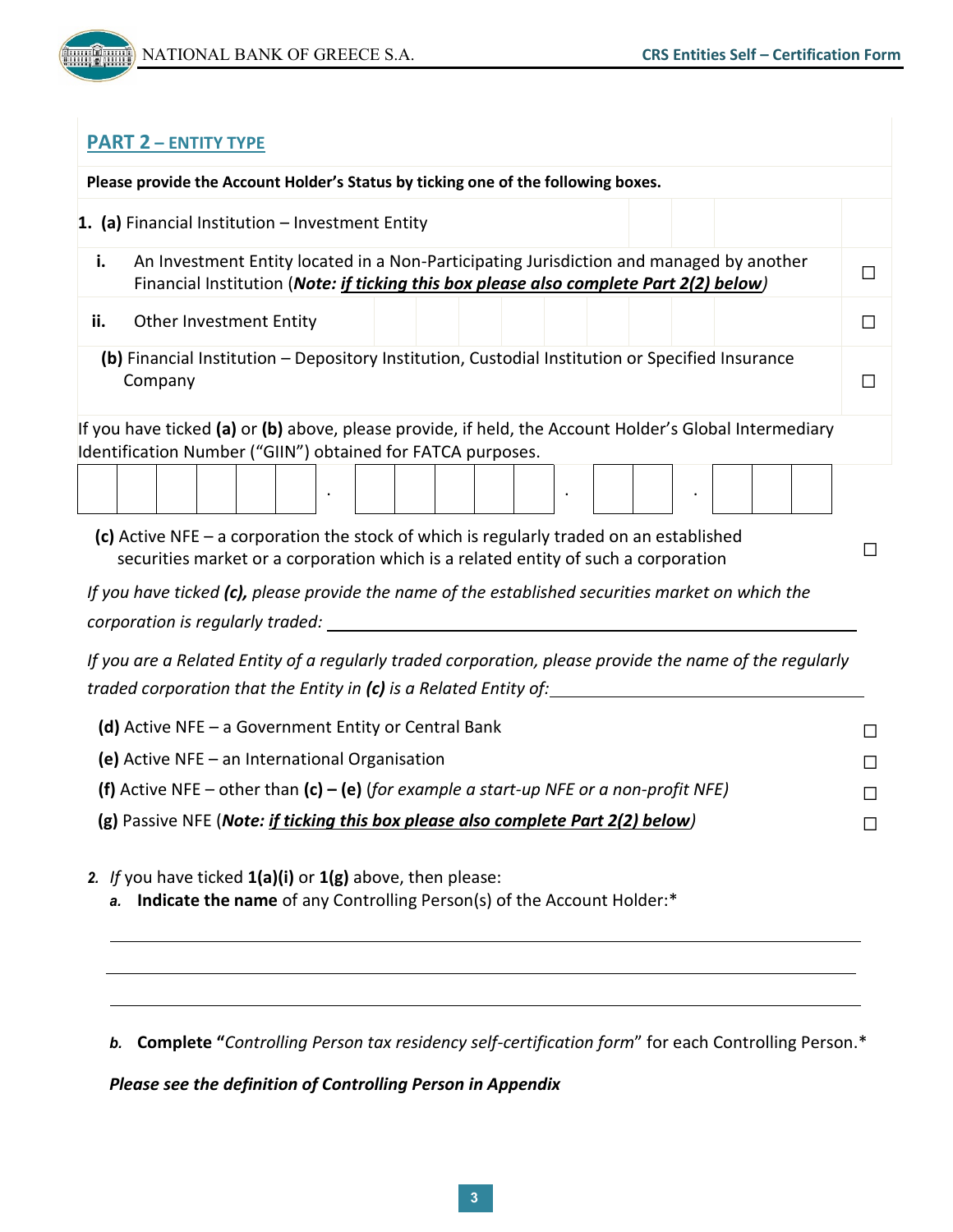# **PART 3 – COUNTRY/JURISDICTION OF RESIDENCE FOR TAX PURPOSES AND RELATED TAXPAYER IDENTIFICATION NUMBER OR FUNCTIONAL EQUIVALENT ("TIN") \*** *(see Appendix)*

Please complete the following table indicating (i) where the Account Holder is tax resident and (ii) the Account Holder's TIN for each country/Reportable Jurisdiction indicated. Countries/Jurisdictions adopting the wider approach may require that the self-certification include a tax identifying number for each jurisdiction of residence (rather than for each Reportable Jurisdiction).

*If the Account Holder is not tax resident in any country/jurisdiction (e.g., because it is fiscally transparent), please indicate that on line 1 and provide its place of effective management or jurisdiction in which its principal office is located.*

*If the Account Holder is tax resident in more than three countries/jurisdictions, please use a separate sheet*

If a TIN is unavailable please provide the appropriate reason **A, B** or **C where appropriate**:

*Reason A - The country/jurisdiction where the Account Holder is resident does not issue TINs to its residents*

*Reason B –* The Account Holder is otherwise unable to obtain a TIN *or equivalent number (Please explain why you are unable to obtain a TIN in the below table if you have selected this reason)*

*Reason C –* No TIN is required. (*Note. Only select this reason if the domestic law of the relevant jurisdiction does not require the collection of the TIN issued by such jurisdiction)*

|                         | Country/Jurisdiction of tax<br>residence | <b>TIN</b> | If no TIN available enter<br>Reason A,B or C |
|-------------------------|------------------------------------------|------------|----------------------------------------------|
|                         |                                          |            |                                              |
| $\overline{2}$          |                                          |            |                                              |
| $\overline{\mathbf{3}}$ |                                          |            |                                              |

*Please explain in the following boxes why you are unable to obtain a TIN if you selected Reason B above*.

| ∽ |  |
|---|--|
| э |  |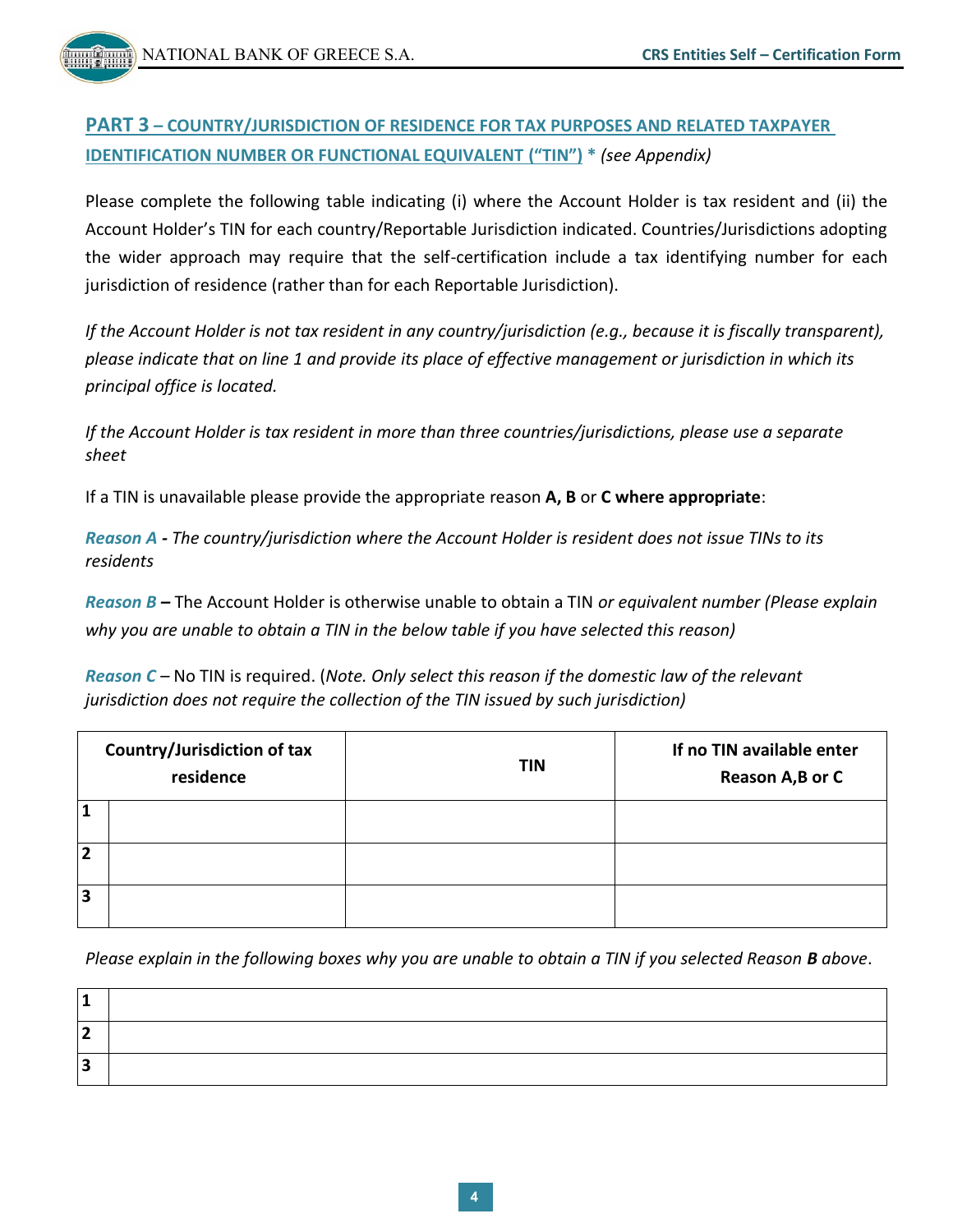#### **PART 4 – DECLARATION AND SIGNATURE\***

I understand that the information supplied by me is covered by the full provisions of the terms and conditions governing the Account Holder's relationship with **NBG** setting out how **NBG** may use and share the information supplied by me.

I acknowledge that the information contained in this form and information regarding the Account Holder and any Reportable Account(s) may be reported to the tax authorities of the country/jurisdiction in which this account(s) is/are maintained and exchanged with tax authorities of another country/jurisdiction or countries/jurisdictions in which the Account Holder may be tax resident pursuant to intergovernmental agreements to exchange financial account information.

I certify that I am authorized to sign for the Account Holder in respect of all the account(s) to which this form relates.

| I declare that all statements made in this declaration are, to the best of my knowledge and belief, correct and complete.                                                                                                                                                                                                                                                                                                                       |  |  |
|-------------------------------------------------------------------------------------------------------------------------------------------------------------------------------------------------------------------------------------------------------------------------------------------------------------------------------------------------------------------------------------------------------------------------------------------------|--|--|
| I undertake to advise NBG within 30 days of any change in circumstances which affects the tax residency status of the<br>Account Holder identified in Part 1 of this form or causes the information contained herein to become incorrect or<br>incomplete (including any changes to the information on controlling persons identified in Part 2 question 2a), and to<br>provide NBG with a suitably updated self-certification and Declaration. |  |  |
| Signature:*                                                                                                                                                                                                                                                                                                                                                                                                                                     |  |  |
| Print name:*                                                                                                                                                                                                                                                                                                                                                                                                                                    |  |  |
| $Date: * (dd/mm/vyyy)$                                                                                                                                                                                                                                                                                                                                                                                                                          |  |  |
| <b>Note:</b> Please indicate the capacity in which you are signing the form (for example 'Authorized Officer'). If signing under a<br>power of attorney please also attach a certified copy of the power of attorney.                                                                                                                                                                                                                           |  |  |
| Capacity:*                                                                                                                                                                                                                                                                                                                                                                                                                                      |  |  |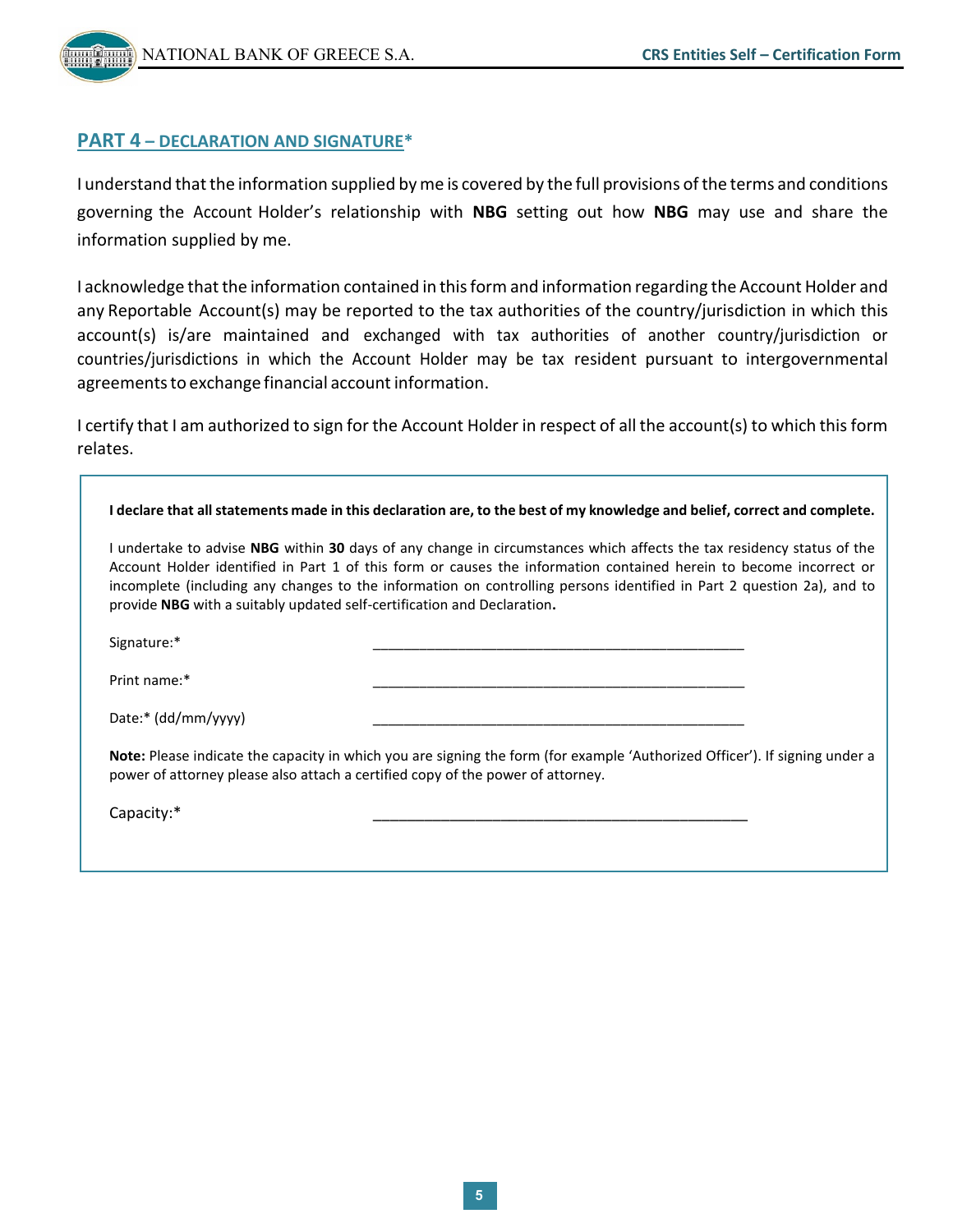#### **APPENDIX – SUMMARY DESCRIPTIONS OF SELECT DEFINED TERMS**

**Note:** These are selected summaries of defined terms provided to assist you with the completion of this form. Further details can be found within the OECD "*Common Reporting Standard for Automatic Exchange of Financial Account Information*" (the "CRS"), the associated *"Commentary"* to the CRS, and domestic guidance. This can be found at the OECD automatic exchange of information portal

(http://www.oecd.org/tax/transparency/automaticexchangeofinformation.htm).

If you have any questions then please contact your tax adviser or domestic tax authority.

#### **"Account Holder"**

The "Account Holder" is the person listed or identified as the holder of a Financial Account by the Financial Institution that maintains the account. This is regardless of whether such person is a flow-through Entity. Thus, for example, if a trust or an estate is listed as the holder or owner of a Financial Account, the trust or estate is the Account Holder, rather than the trustee or the trust's owners or beneficiaries. Similarly, if a partnership is listed as the holder or owner of a Financial Account, the partnership is the Account Holder, rather than the partners in the partnership. A person, other than a Financial Institution, holding a Financial Account for the benefit or account of another person as agent, custodian, nominee, signatory, investment advisor, or intermediary, is not treated as holding the account, and such other person is treated as holding the account.

#### **"Active NFE"**

An NFE is an Active NFE if it meets any of the criteria listed below. In summary, those criteria refer to:

- **active NFEs by reason of income and assets;**
- publicly traded NFEs;
- Governmental Entities, International Organizations, Central Banks, or their wholly owned Entities;
- holding NFEs that are members of a nonfinancial group;
- start-up NFEs;
- NFEs that are liquidating or emerging from bankruptcy;
- treasury centers that are members of a nonfinancial group; or
- non-profit NFEs.

An entity will be classified as Active NFE if it meets any of the following criteria:

- a) less than 50% of the NFE's gross income for the preceding calendar year or other appropriate reporting period is passive income and less than 50% of the assets held by the NFE during the preceding calendar year or other appropriate reporting period are assets that produce or are held for the production of passive income;
- b) the stock of the NFE is regularly traded on an established securities market or the NFE is a Related Entity of an Entity the stock of which is regularly traded on an established securities market;
- c) the NFE is a Governmental Entity, an International Organization, a Central Bank, or an Entity wholly owned by one or more of the foregoing;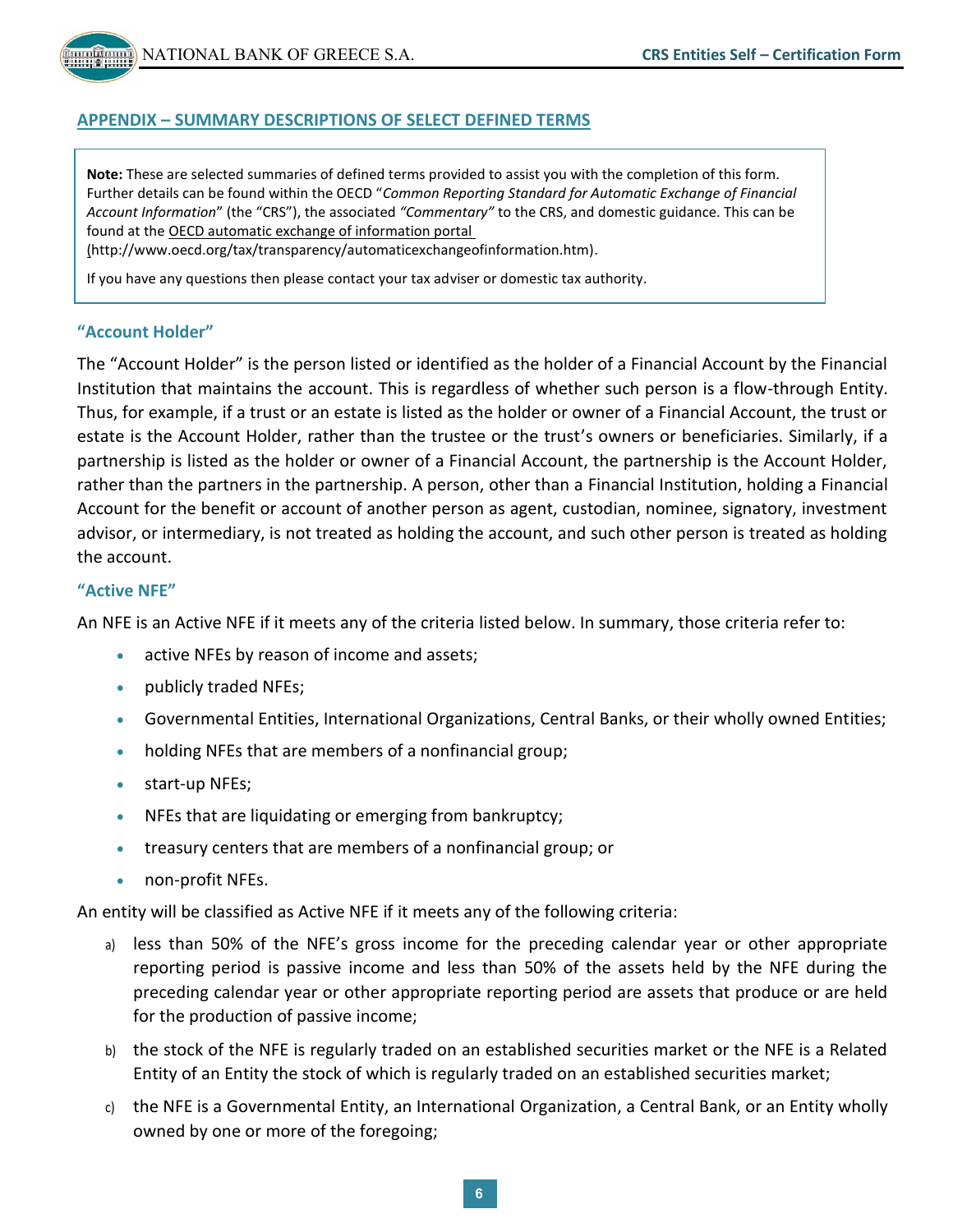- d) substantially all of the activities of the NFE consist of holding (in whole or in part) the outstanding stock of, or providing financing and services to, one or more subsidiaries that engage in trades or businesses other than the business of a Financial Institution, except that an Entity does not qualify for this status if the Entity functions (or holds itself out) as an investment fund, such as a private equity fund, venture capital fund, leveraged buyout fund, or any investment vehicle whose purpose is to acquire or fund companies and then hold interests in those companies as capital assets for investment purposes;
- e) the NFE is not yet operating a business and has no prior operating history, (a " start-up NFE") but is investing capital into assets with the intent to operate a business other than that of a Financial Institution, provided that the NFE does not qualify for this exception after the date that is 24 months after the date of the initial organisation of the NFE;
- f) the NFE was not a Financial Institution in the past five years, and is in the process of liquidating its assets or is reorganising with the intent to continue or recommence operations in a business other than that of a Financial Institution;
- g) the NFE primarily engages in financing and hedging transactions with, or for, Related Entities that are not Financial Institutions, and does not provide financing or hedging services to any Entity that is not a Related Entity, provided that the group of any such Related Entities is primarily engaged in a business other than that of a Financial Institution; or
- h) the NFE meets all of the following requirements (a "non-profit NFE") :
- i. it is established and operated in its jurisdiction of residence exclusively for religious, charitable, scientific, artistic, cultural, athletic, or educational purposes; or it is established and operated in its jurisdiction of residence and it is a professional organisation, business league, chamber of commerce, labour organisation, agricultural or horticultural organisation, civic league or an organisation operated exclusively for the promotion of social welfare;
- ii. it is exempt from income tax in its jurisdiction of residence;
- iii. it has no shareholders or members who have a proprietary or beneficial interest in its income or assets;
- iv. the applicable laws of the NFE's jurisdiction of residence or the NFE's formation documents do not permit any income or assets of the NFE to be distributed to, or applied for the benefit of, a private person or non-charitable Entity other than pursuant to the conduct of the NFE's charitable activities, or as payment of reasonable compensation for services rendered, or as payment representing the fair market value of property which the NFE has purchased; and
- v. the applicable laws of the NFE's jurisdiction of residence or the NFE's formation documents require that, upon the NFE's liquidation or dissolution, all of its assets be distributed to a Governmental Entity or other non-profit organisation, or escheat to the government of the NFE's jurisdiction of residence or any political subdivision.

**Note:** Certain entities (such as U.S. Territory NFFEs) may qualify for Active NFFE status under FATCA but not Active NFE status under the CRS.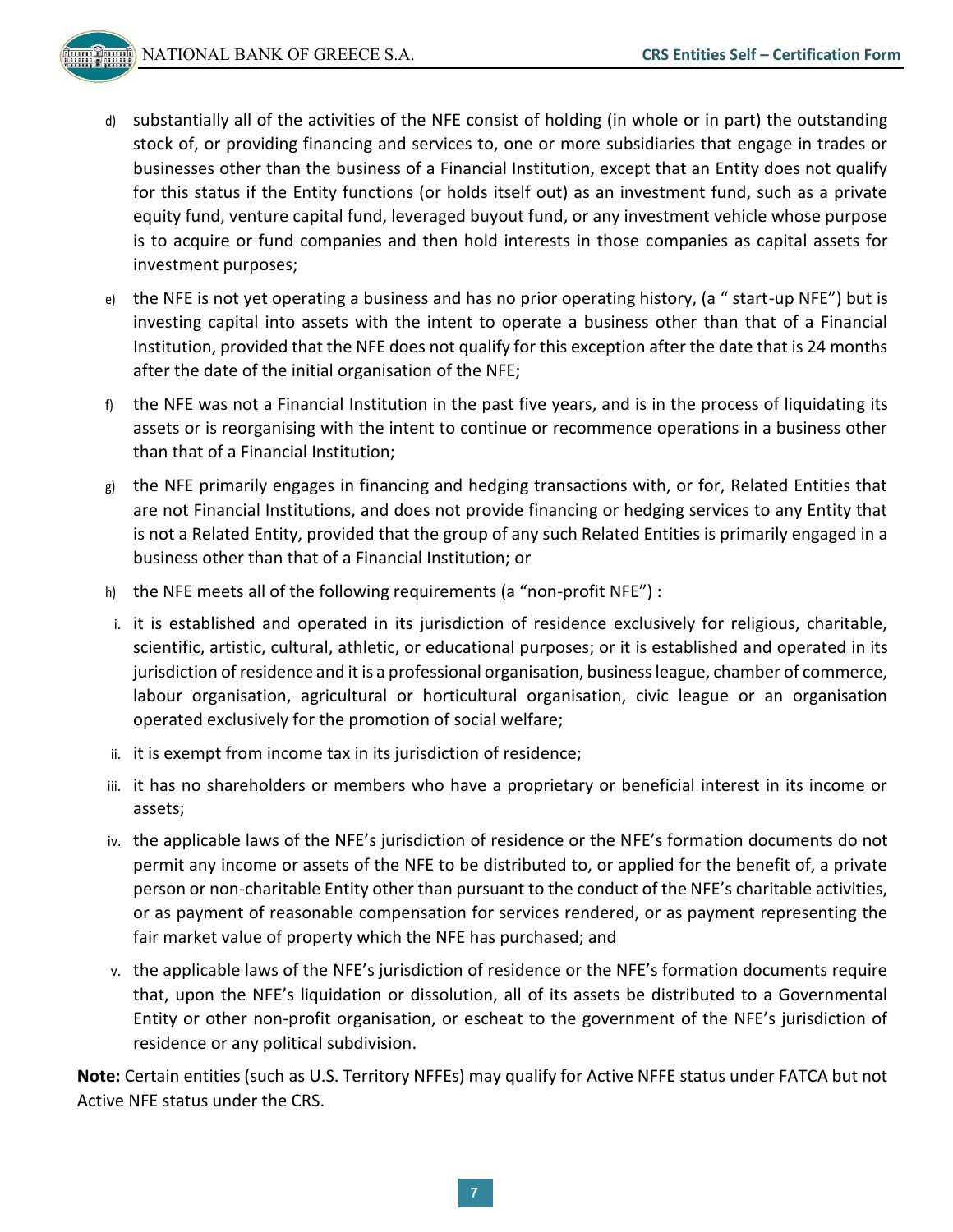## **"Control"**

"Control" over an Entity is generally exercised by the natural person(s) who ultimately has a controlling ownership interest (typically on the basis of a certain percentage (e.g. 25%)) in the Entity. Where no natural person(s) exercises control through ownership interests, the Controlling Person(s) of the Entity will be the natural person(s) who exercises control of the Entity through other means. Where no natural person(s) is/are identified as exercising control of the Entity through ownership interests, then under the CRS the Reportable Person is deemed to be the natural person who hold the position of senior managing official.

## **"Controlling Person(s)"**

"Controlling Persons" are the natural person(s) who exercise control over an entity. Where that entity is treated as a Passive Non-Financial Entity ("Passive NFE") then a Financial Institution is required to determine whether or not these Controlling Persons are Reportable Persons. This definition corresponds to the term "beneficial owner" described in Recommendation 10 and the Interpretative Note on Recommendation 10 of the Financial Action Task Force Recommendations (as adopted in February 2012).

In the case of a trust, the Controlling Person(s) are the settlor(s), the trustee(s), the protector(s) (if any), the beneficiary(ies) or class(es) of beneficiaries, or any other natural person(s) exercising ultimate effective control over the trust (including through a chain of control or ownership). Under the CRS the settlor(s), the trustee(s), the protector(s) (if any), and the beneficiary(ies) or class(es) of beneficiaries, are always treated as Controlling Persons of a trust, regardless of whether or not any of them exercises control over the activities of the trust.

Where the settlor(s) of a trust is an Entity then the CRS requires Financial Institutions to also identify the Controlling Persons of the settlor(s) and when required report them as Controlling Persons of the trust.

In the case of a legal arrangement other than a trust, "Controlling Person(s) means persons in equivalent or similar positions.

## **"Custodial Institution"**

The term "Custodial Institution" means any Entity that holds, as a substantial portion of its business, Financial Assets for the account of others. This is where the Entity's gross income attributable to the holding of Financial Assets and related financial services equals or exceeds 20% of the Entity's gross income during the shorter of: (i) the three-year period that ends on 31 December (or the final day of a non-calendar year accounting period) prior to the year in which the determination is being made; or (ii) the period during which the Entity has been in existence.

## **"Depository Institution"**

The term "Depository Institution" means any Entity that accepts deposits in the ordinary course of a banking or similar business.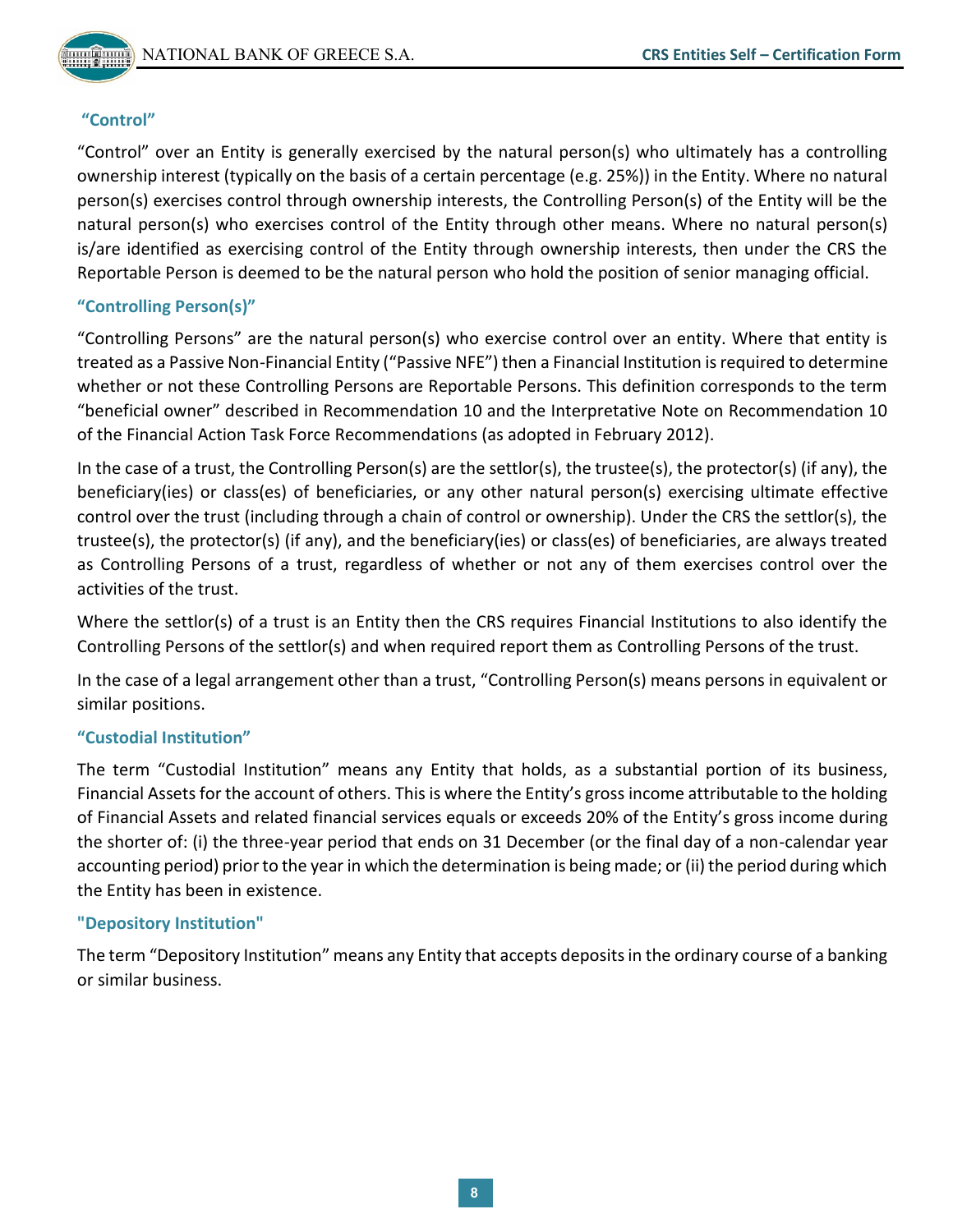

## **"FATCA"**

FATCA stands for the U.S. provisions commonly known as the Foreign Account Tax Compliance Act, which were enacted into

U.S. law as part of the Hiring Incentives to Restore Employment (HIRE) Act on March 18, 2010. FATCA creates a new information reporting and withholding regime for payments made to certain non-U.S. financial institutions and other non-U.S. entities.

### **"Entity"**

The term "Entity" means a legal person or a legal arrangement, such as a corporation, organisation, partnership, trust or foundation. This term covers any person other than an individual (i.e. a natural person).

### **"Financial Institution"**

The term "Financial Institution" means a "Custodial Institution", a "Depository Institution", an "Investment Entity", or a "Specified Insurance Company". Please see the relevant domestic guidance and the CRS for further classification definitions that apply to Financial Institutions.

### **"Investment Entity"**

The term "Investment Entity" includes two types of Entities:

**(i)** an Entity that primarily conducts as a business one or more of the following activities or operations for or on behalf of a customer:

- Trading in money market instruments (cheques, bills, certificates of deposit, derivatives, etc.); foreign exchange; exchange, interest rate and index instruments; transferable securities; or commodity futures trading;
- Individual and collective portfolio management; or
- Otherwise investing, administering, or managing Financial Assets or money on behalf of other persons.

Such activities or operations do not include rendering non-binding investment advice to a customer.

**(ii) "**The second type of "Investment Entity" ("Investment Entity managed by another Financial Institution") is any Entity the gross income of which is primarily attributable to investing, reinvesting, or trading in Financial Assets where the Entity is managed by another Entity that is a Depository Institution, a Custodial Institution, a Specified Insurance Company, or the first type of Investment Entity.

## **"Investment Entity located in a Non-Participating Jurisdiction and managed by another Financial Institution"**

The term "Investment Entity located in a Non-Participating Jurisdiction and managed by another Financial Institution" means any Entity the gross income of which is primarily attributable to investing, reinvesting, or trading in Financial Assets if the Entity is (i) managed by a Financial Institution and (ii) not a Participating Jurisdiction Financial Institution.

### **"Investment Entity managed by another Financial Institution"**

**"**An Entity is "managed by" another Entity if the managing Entity performs, either directly or through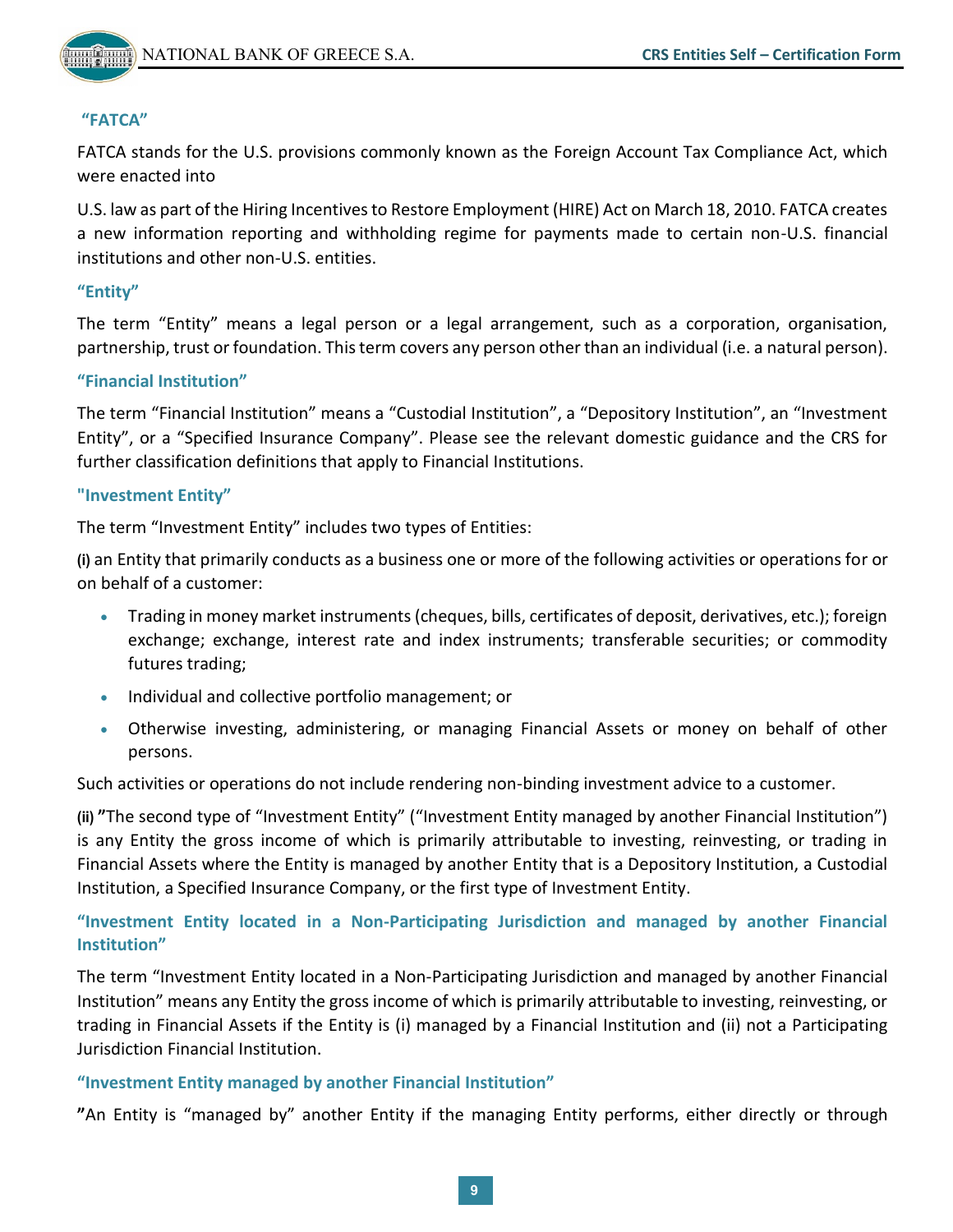another service provider on behalf of the managed Entity, any of the activities or operations described in clause (i) above in the definition of 'Investment Entity'.

An Entity only manages another Entity if it has discretionary authority to manage the other Entity's assets (either in whole or part). Where an Entity is managed by a mix of Financial Institutions, NFEs or individuals, the Entity is considered to be managed by another Entity that is a Depository Institution, a Custodial Institution, a Specified Insurance Company, or the first type of Investment Entity, if any of the managing Entities is such another Entity.

### **"NFE"**

An "NFE" is any Entity that is not a Financial Institution.

### **"Non-Reporting Financial Institution"**

A Non-Reporting Financial Institution" means any Financial Institution that is:

- a Governmental Entity, International Organisation or Central Bank, other than with respect to a payment that is derived from an obligation held in connection with a commercial financial activity of a type engaged in by a Specified Insurance Company, Custodial Institution, or Depository Institution;
- a Broad Participation Retirement Fund; a Narrow Participation Retirement Fund; a Pension Fund of a Governmental Entity, International Organisation or Central Bank; or a Qualified Credit Card Issuer;
- an Exempt Collective Investment Vehicle; or
- a Trustee-Documented Trust: a trust where the trustee of the trust is a Reporting Financial Institution and reports all information required to be reported with respect to all Reportable Accounts of the trust;
- any other defined in a countries domestic law as a Non-Reporting Financial Institution.

## **"Participating Jurisdiction"**

A "Participating Jurisdiction" means a jurisdiction with which an agreement is in place pursuant to which it will provide the information required on the automatic exchange of financial account information set out in the Common Reporting Standard and that is identified in a published list.

## **"Participating Jurisdiction Financial Institution"**

The term "Participating Jurisdiction Financial Institution means (i) any Financial Institution that is tax resident in a Participating Jurisdiction, but excludes any branch of that Financial Institution that is located outside of that jurisdiction, and (ii) any branch of a Financial Institution that is not tax resident in a Participating Jurisdiction, if that branch is located in such Participating Jurisdiction.

### **"Passive NFE"**

Under the CRS a "Passive NFE" means any NFE that is not an Active NFE. An Investment Entity located in a Non-Participating Jurisdiction and managed by another Financial Institution is also treated as a Passive NFE for purposes of the CRS.

### **"Related Entity"**

An Entity is a "Related Entity" of another Entity if either Entity controls the other Entity, or the two Entities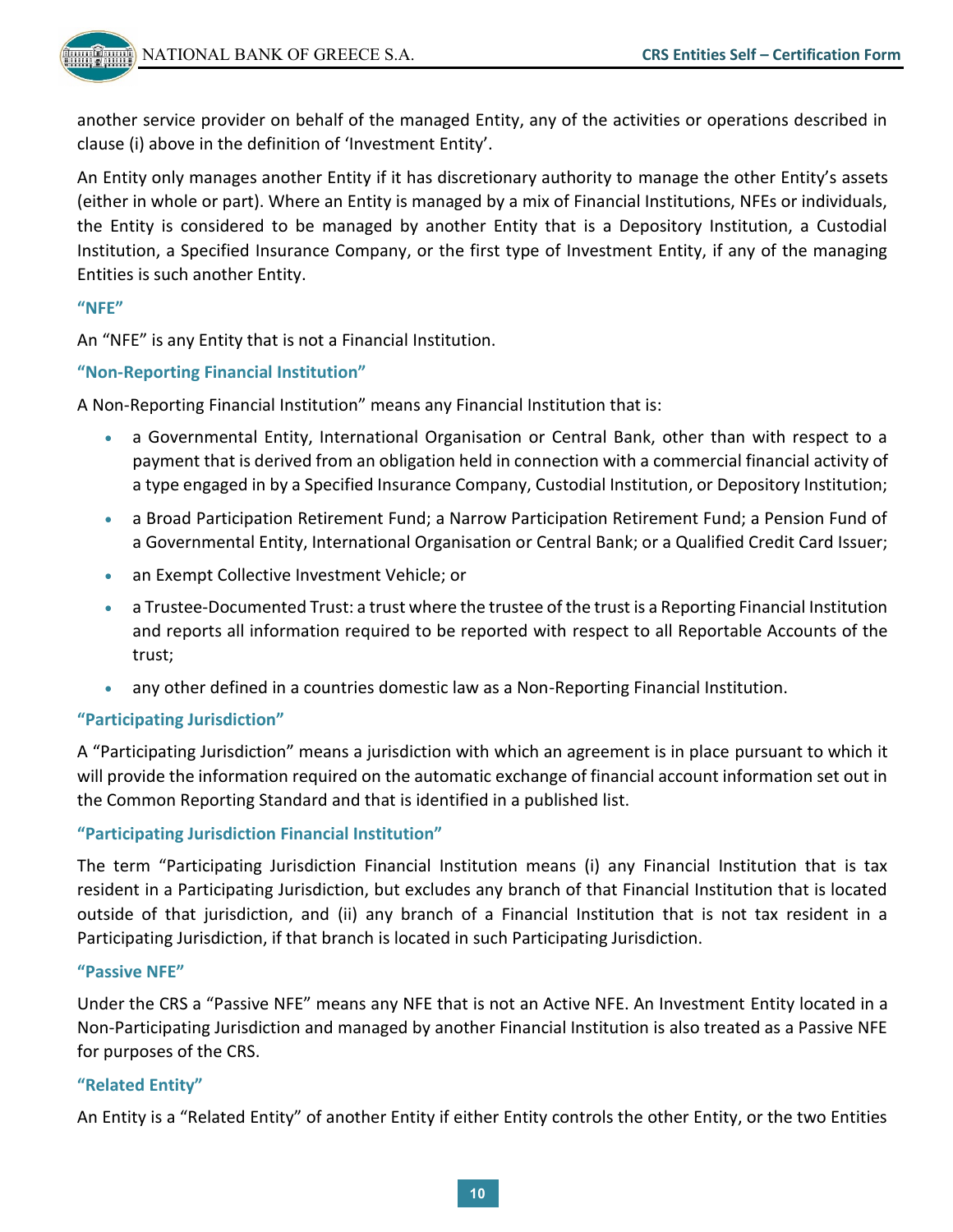are under common control. For this purpose control includes direct or indirect ownership of more than 50% of the vote and value in an Entity.

### **"Reportable Account"**

The term "Reportable Account" means an account held by one or more Reportable Persons or by a Passive NFE with one or more Controlling Persons that is a Reportable Person.

### **"Reportable Jurisdiction"**

A Reportable Jurisdiction is a jurisdiction with which an obligation to provide financial account information is in place and that is identified in a published list**.**

### **"Reportable Jurisdiction Person"**

A Reportable Jurisdiction Person is an Entity that is tax resident in a Reportable Jurisdiction(s) under the tax laws of such jurisdiction(s) - by reference to local laws in the country where the Entity is established, incorporated or managed. An Entity such as a partnership, limited liability partnership or similar legal arrangement that has no residence for tax purposes shall be treated as resident in the jurisdiction in which its place of effective management is situated. As such if an Entity certifies that it has no residence for tax purposes it should complete the form stating the address of its principal office.

Dual resident Entities may rely on the tiebreaker rules contained in tax conventions (if applicable) to determine their residence for tax purposes.

#### **"Reportable Person"**

A "Reportable Person" is defined as a "Reportable Jurisdiction Person", other than:

- a corporation the stock of which is regularly traded on one or more established securities markets;
- any corporation that is a Related Entity of a corporation described in clause (i);
- a Governmental Entity;
- an International Organisation;
- a Central Bank; *or*
- a Financial Institution (except for an Investment Entity described in Sub Paragraph A(6) b) of the CRS that are not Participating Jurisdiction Financial Institutions. Instead, such Investment Entities are treated as Passive NFE's.)

#### **"Resident for tax purposes"**

Each jurisdiction has its own rules for defining tax residence, and jurisdictions have provided information on how to determine whether an entity is tax resident in the jurisdiction on the [OECD automatic exchange](http://www.oecd.org/tax/transparency/automaticexchangeofinformation.htm) of [information portal](http://www.oecd.org/tax/transparency/automaticexchangeofinformation.htm) (http://www.oecd.org/tax/transparency/automaticexchangeofinformation.htm). Generally, an Entity will be resident for tax purposes in a jurisdiction if, under the laws of that jurisdiction (including tax conventions), it pays or should be paying tax therein by reason of his domicile, residence, place of management or incorporation, or any other criterion of a similar nature, and not only from sources in that jurisdiction. Dual resident Entities may rely on the tiebreaker rules contained in tax conventions (if applicable) to solve cases of double residence for determining their residence for tax purposes. An Entity such as a partnership, limited liability partnership or similar legal arrangement that has no residence for tax purposes